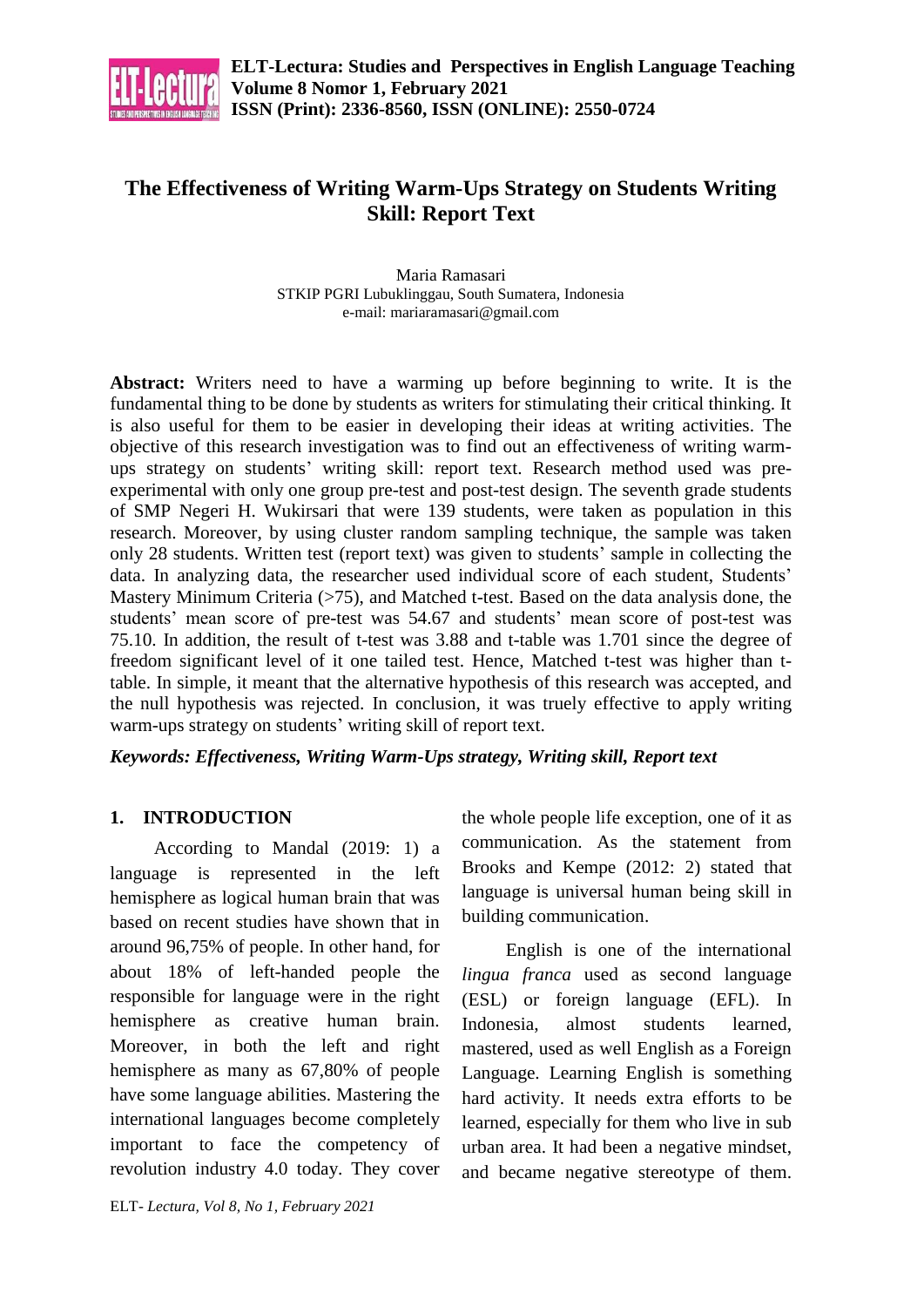Therefore, some of them were not interested and always be passive or shy to use English actively. According to Moore (2006:5) teaching is an action of someone who is trying to reach his or her fullest potential in all aspects of self-development. It also can be defined that teaching is a profession conducted by using the combination of art, science, and skill. It is an art, because it relies on the teachers' creative assumption of the best possible learning environment and activities for their students. Then, it is a science since it is a system, an order set of ideas, and methods used by the teacher in doing his main job, such as design planning lesson, implement the planning in classroom, and evaluate the outcome of activities.

Based on phenomenon explained above, the researcher believes that teaching English is not easy thing done in Indonesia whereas English as Foreign Language, including to teach English writing. Writing is a skill that concerns for some important components like mechanics of writing, vocabulary mastery, and teaching strategies or methods to support the students' writing practice. The purpose of teaching writing is to facilitate students' English ability in such written context. Tompkins (1994:13) assumed that teaching students is similar to make decision about the purpose and form as the important aspects of writing instruction. Students need to know the range of option available to write their decision about these aspects of writing.

It had an impact on each other for example, if the purpose is to entertain a form such a story, a poem, or a script. Writing is a part of learning process in English that has to be mastered by the ESL/EFL students. It is the important skill

of English that has to be learned beside other language skills listening, reading, and speaking (Derewianka, 1990: 14). Writing has function to make entertainment and make fun. There are a variety of ways to use writing in people every day live, for example you can write down about the recipe of pancake. Practice of skill of writing facilitates the students to gain their independent, comprehensibility, fluency, and creativity. They not only can read what they have written, but also understand it. Thus, Sebranek (2005:24) states that the writing process provides an opportunity for someone to share and state their thoughts as clearly as possible.

For teachers, teaching is not an easy job. They have to see their students' progress and help students to solve their problems faced. Many teachers were also strongly committed to invite students for participating in writing situations effectively such as by preparing texts. The texts were purposeful and patterned to serve teacher's purpose in teaching writing. Each type of texts has different social function, general structure, and language feature. There are several kinds of text that are learned by students in Junior High School level, namely descriptive, recount, narrative, report, and procedure text.

This research focused on writing a report text which is as one of the materials in English lesson for the seventh grade students at SMP Negeri H. Wukirsari. Report text is a piece of writing which aims to explain by describing something happened in general ways. It implies that report text refers to a text that explains the general information as reporting (Barker, 2000: 23). Description in report text is focused on several scopes such as history,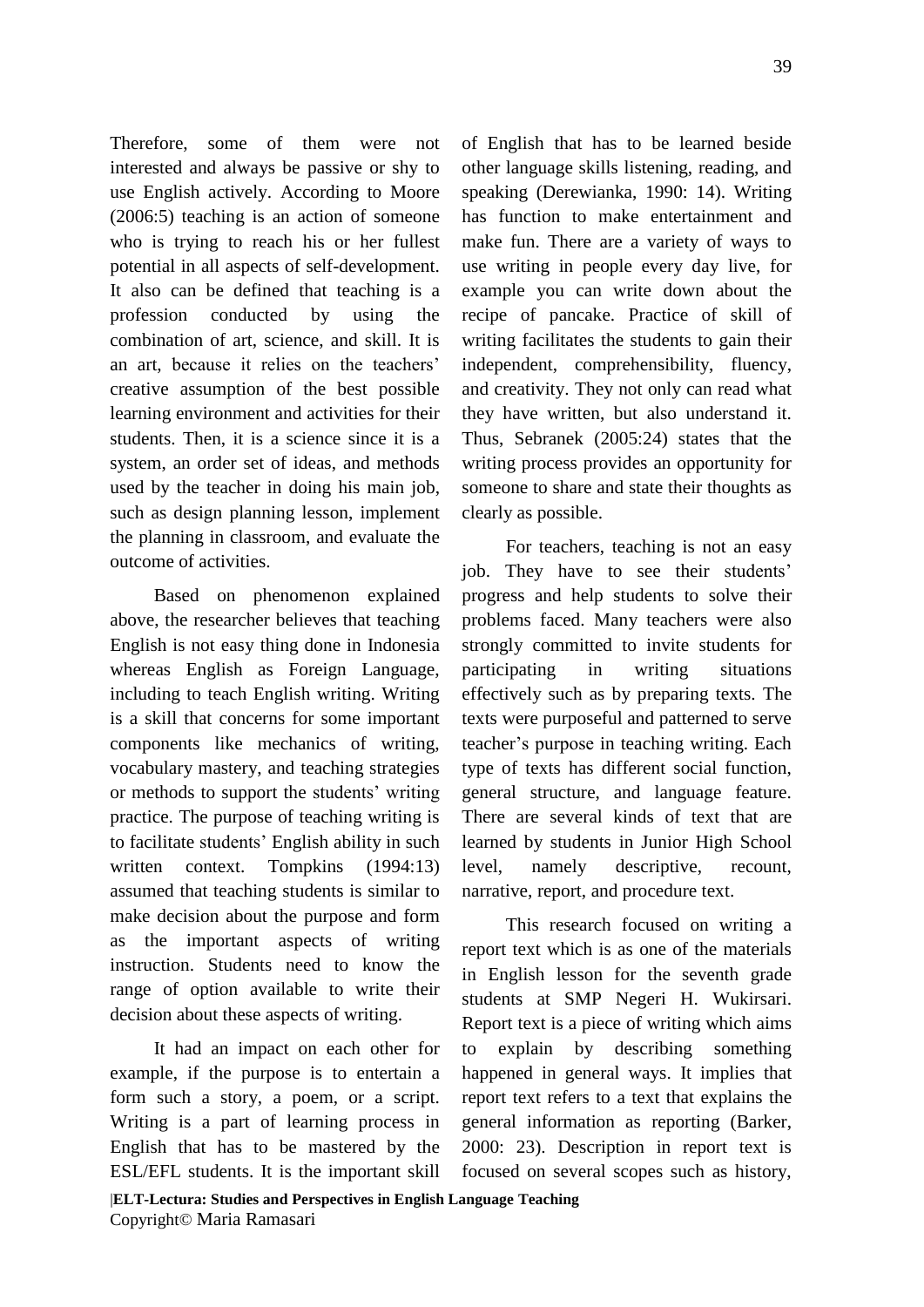geography, science, natural resources, and environment phenomenon. It is explained that report text must include important information that is considered to write as a report form. It can be concluded, in term of language, the report text is a text that has objective to provide information about an event or situation, after the investigation and various considerations that allow students to use the generic structures and language features correctly. Unfortunately, many students write the report text without put caring about the generic structures and language features specifically. Therefore, writing warm-ups strategy became an alternative strategy applied in teaching writing which was applicable to improve students' writing and build their motivation to write report text well.

Based on the result of the interview with English teacher, the researcher got some information as data that described some problems faced students in writing activities. They were: (1) the students motivation were categorized into very low to write in English, (2) the students had difficulties to write in English, because they were lack of vocabulary in English, so that they could not express their ideas in appropriate English word, (3) they had negative perspective about writing. They assumed that writing was difficult and bored activity to be done. It could be happened because of their bad experiences, when they learned and practiced writing in English classroom.

All things that related to classroom teaching process had influenced the students' problems faced above such as, teacher as facilitator in classroom, teaching method or strategy applied, students themselves, and other component like

environment (classroom atmosphere), motivation and also students' mindset. Based on the data found, the researcher considered that it was a must to conduct this research in order to through this research could help the teacher in teaching writing and also solve the students' problems in English writing.

There were three important parts to be known by teachers in teaching writing generally. (1) The purpose of writing, a research told that students became more interested in writing and their quality of writing showed positive improvement when there were clear learning goals for writing assignments. It is a must to tell your students about the setting goals before conveying the main materials. (2) Mentor or facilitator, as a teacher, you should explain and give the examples comprehensively to avoid the students' confusion and misunderstanding. (3) Direct instruction, a teacher has main role to provide a direct instruction in various aspects of good writing and to provide optimal situations for encouraging writing, fostering good mentor, and being open and accepting (Lance, 2005).

Through this research, the researcher would like to apply Warm-ups Strategy to teach writing: report text. Ebert (2018: 1) claimed that when it comes to writing instruction, one of your main goals is to help your students become better writers. However, this is not always an easy task to be done. Many of your students have negative feelings toward English writing activities. They may have struggles to integrate with ideas when they start to write in English. It is a fact that students face overwhelmed and intimidated to finish their tasks in writing. There must be something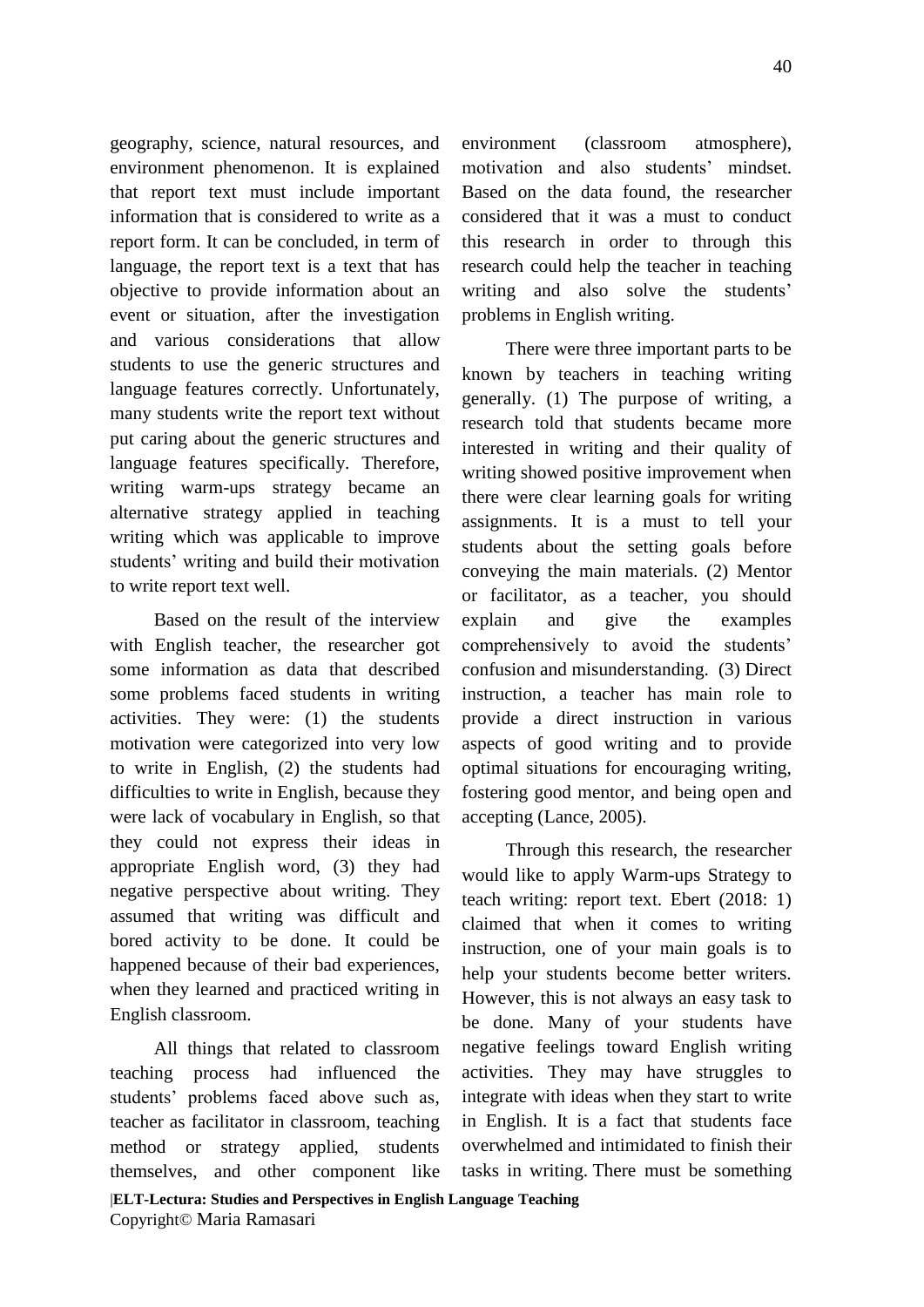that you can do to help your students. It is very easy to do, you only need to change their habitual routines continually by taking 5-10 minutes a day: [a writing warm-up.](https://elementarywritingcoach.com/how-to-increase-writing-confidence/) The researcher found that by doing a writing warm-up at the beginning of a writing activities not only helps students get in the good writing mood, but also helps students to feel more confident as writers, and enjoy the writing as fun experiences.

Moreover, in simple warm-ups activity is one of important academic activity completed by students in the beginning of class before getting lesson as the main activity. Actually, warm ups is useful for providing a space at the beginning of the class for students to limber-up and consistently practice being a writer. Ebert (2018: 1) said that a teacher learned after several years of teaching that just because his/her students walk into a classroom and sit down in their desks. It does not mean that they are ready to take free of the time. Just like an actor or an athlete, writers need to warm up their writing muscles to be ready for the work consistently ahead. Writers also need to send signals for brains as a moment on what happened before. When a writer starts to have warming up before writing, automatically he/ she will be more engaged, more excited, and more awaked, about the rest of class. The most important thing, they becomes very talented writers. In fact, Ebert would argue that there are few better ways to get more skilled at writing than to dedicate five to ten minutes every day. It just put the pen to paper.

## **2. METHOD**

Pre-experimental method with one group pretest-posttest design is the method used for this research. Isaac and Michael (1982:22) wrote that this method included: the objective of a pre-experimental method is to approximate the conditions true experiment a setting, which does not allow the control, and or manipulation of all relevant variables. A research must clearly understand that the agreement in the internal and external validity of this design and proceed with this limitation. The preexperimental method used only one group of students. The following was one group pretest-posttest design of this research conducted:

| Group      | Pre-<br><b>Test</b> | Treatment | Post-<br><b>Test</b> |
|------------|---------------------|-----------|----------------------|
| Experiment | T1                  |           | TŹ                   |

# Table 1. One Group of Pre-Test and Post-Test Design

In which:

- T1 : Pre-Test
- T2 : Post-Test
- X : Treatment

For population in this research, it was taken from students at the seventh grade at SMP Negeri H. Wukirsari. They were 139 students (Class VII A – VII E). As a statement from Arikunto (2010:173) population is a set/ correlation of all elements possessing one or more attributes of interest. To consider the efficient of this research, researcher used cluster random sampling technique in taking the sample from population. Sample is a small proportion of a population selected for observation and analysis (Kahn and Best,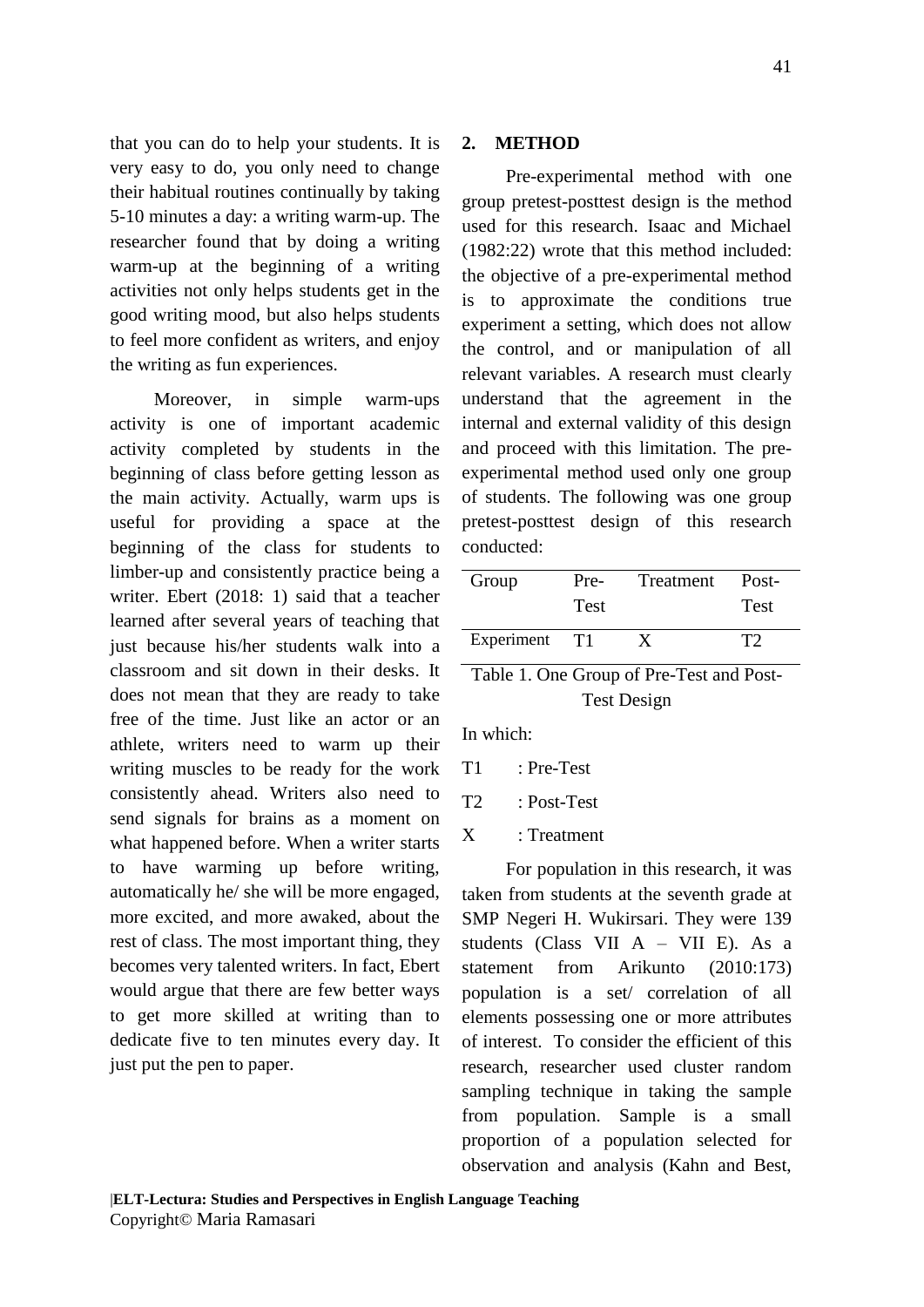1993:13). Moreover, Sugiyono (2011:62) added sample group of individuals which is part and characteristic of population. According to McMilan (1992:78) the advantages of cluster random sampling are that it low cost, requires list of element and efficient with large population. By using this technique, the result of sample was 28 students from class VII.C.

A written test was applied to collect the data. There was only one test, and was administered twice to the students. They were pre-test and post-test. The pre-test was given before doing the teaching experiments (four times), and post-test was given at the end of teaching experiments. It was important to administer the tests to know the students' progress in writing: report text by applying writing warm-ups strategy in beginning of writing activity. Data was collected by giving written test in a form of essay that consisted of 150-200 words. The time was allocated for the students to do the test was 60 minutes.

In analyzing the data obtained, some techniques done were: 1) Students' individual score, 2) the students' categories score, 3) matched t-test, 4) Statistical Hypothesis.

1. Individual Scores of Students

The students' writing was examined by giving the score in the term of five elements: content, organization, vocabulary, language use and mechanic. Content focuses to the idea of paragraph; organization concerns with idea and their logical and coherent language and development; vocabulary covers the correct or appropriate choice of words and idioms; structure refers to the grammar and words order, and mechanics points on the area of punctuation and spelling. In using individual scores, the researcher used the criteria created by Heaton (1988:146) in scoring the student's writing (very poor, poor to fair, average to good, or very good excellent). Moreover, the researcher gave more explanations about the elements of grading writing category. The elements are content, organization, vocabulary, structure/language used, and mechanic (Heaton, 1988:147).

2. Students' Categories Score

Comparison to minimum mastery criteria was a measure of the variability (spread) in a group's scores. It was compared to minimum mastery criteria. The minimum mastery criterion for the material that is taught was based on the minimum mastery criteria of the seventh grade students at SMP Negeri H. Wukirsari that was 75 points. If the students' scores were lower than 75, they were categorized into *failed* qualification. In contrast, when the scores got were equals or higher than 75, the students were categorized into *passed*  qualification.

Table 2. Conversion of Percentage Range

|          | Score range Qualification |
|----------|---------------------------|
| 75-100   | Passed                    |
| $0 - 74$ | Failed                    |

*(Source: SMP Negeri H. Wukirsari)*

## 3. Matched -Test

To know the significant difference between the students' achievement as their improvement in writing both pretest and posttest the Matched t-test was applied (Hatch and Farhadhy, 1982:96). The formula is as follows: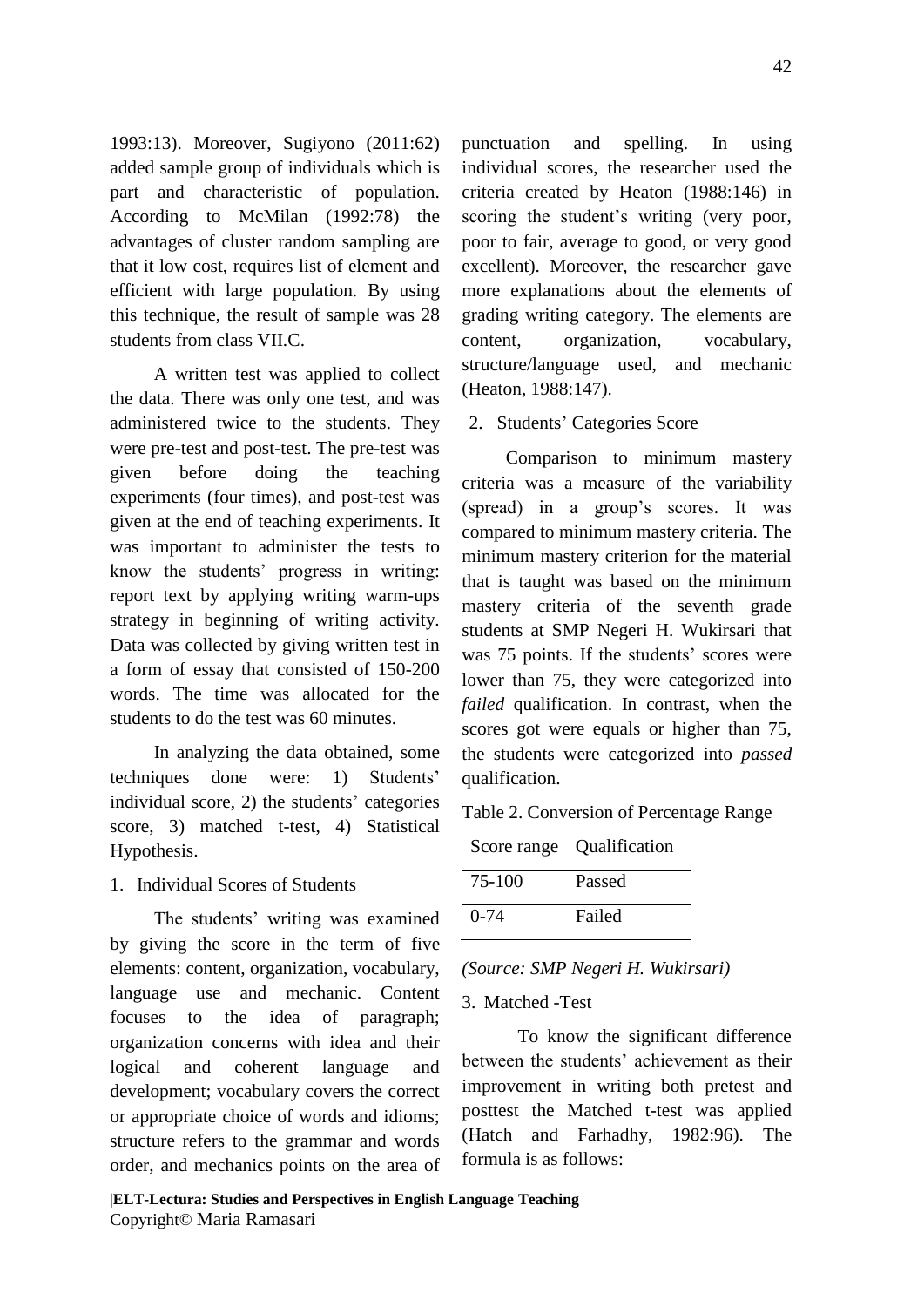Where:

*t* : The t-obtained

*X*1 : The Students' Average in the Posttest

- *X*<sub>2</sub>: The Students' Average in the Pretest
- *SD* : Standard Error of Differences

#### 4. Statistical Hypothesis

The statistical hypothesis is used to prove hypothesis that has been formulated and obtained as conclusion. Then, the data from the students was analyzed by using these formulas:

Ha: The average result of the students learning after followed visual imagery approach is more than 75 ( $\mu$  > 75).

Ho: The average result of the students learning after followed visual imagery approach is less than 75 ( $\mu$  < 75).

The formula: 
$$
t = \frac{\overline{X} - \mu \alpha}{s}
$$

Where:

 $t = t$  calculated

*X* = average xi

 $s = standard deviation sample$ 

µα =minimum mastery criteria (75) (Sugiyono, 2010:96)

#### **3. FINDINGS AND DISCUSSION**

In this research, the researcher did some steps to conduct a teaching writing by using writing warm-ups strategy to the seventh grade students of SMP Negeri H. Wukirsari. First, the students' score had been calculated by 2 raters, the English teacher was rater 1, and the researcher was rater II. The data collected from the written test in both the pre-test and post-test were analyzed based on the fifth elements from Heaton (1988:147). They are Structure (S), Vocabulary (V), Organization (O), Content (C), and Mechanics (M). The scores were obtained by adding the result of rater 1 and rater II, and the scores were divided into two. After being analyzed, the researcher identified the highest score, the lowest score, and the average score of each student for describing the result as finding in pretest and post-test.

In addition, the data not only interpreted through the students' score collected in the pre-test and post-test, but also observed the process of learning and capability of students in doing their tasks (writing) in this research. It was useful to know the progress of students' writing skill. Students' writing were analyzed to identify how they passed the process of verbal and quantitative information, interpreted data, solved problems, and thought critically. More information about the finding was described in detailed below:

1. The Students' Writing Score in the Pretest

The result of pre-test calculation revealed that the highest score was 79 which were reached by one student, and lowest score was 35 reached by two students. The students' score was compared to MMC score in the following descriptions: (1) the students' score was considered as *passed* qualification, when their score were equal or exceeded 75. In contrast, the students' score was considered as *failed* qualification, when their scores were lower than 75. Based on the data found in the pre-test, there were 2 students who were in *passed* qualification. However, there were still 26 students who were in *failed* qualification. In order to make the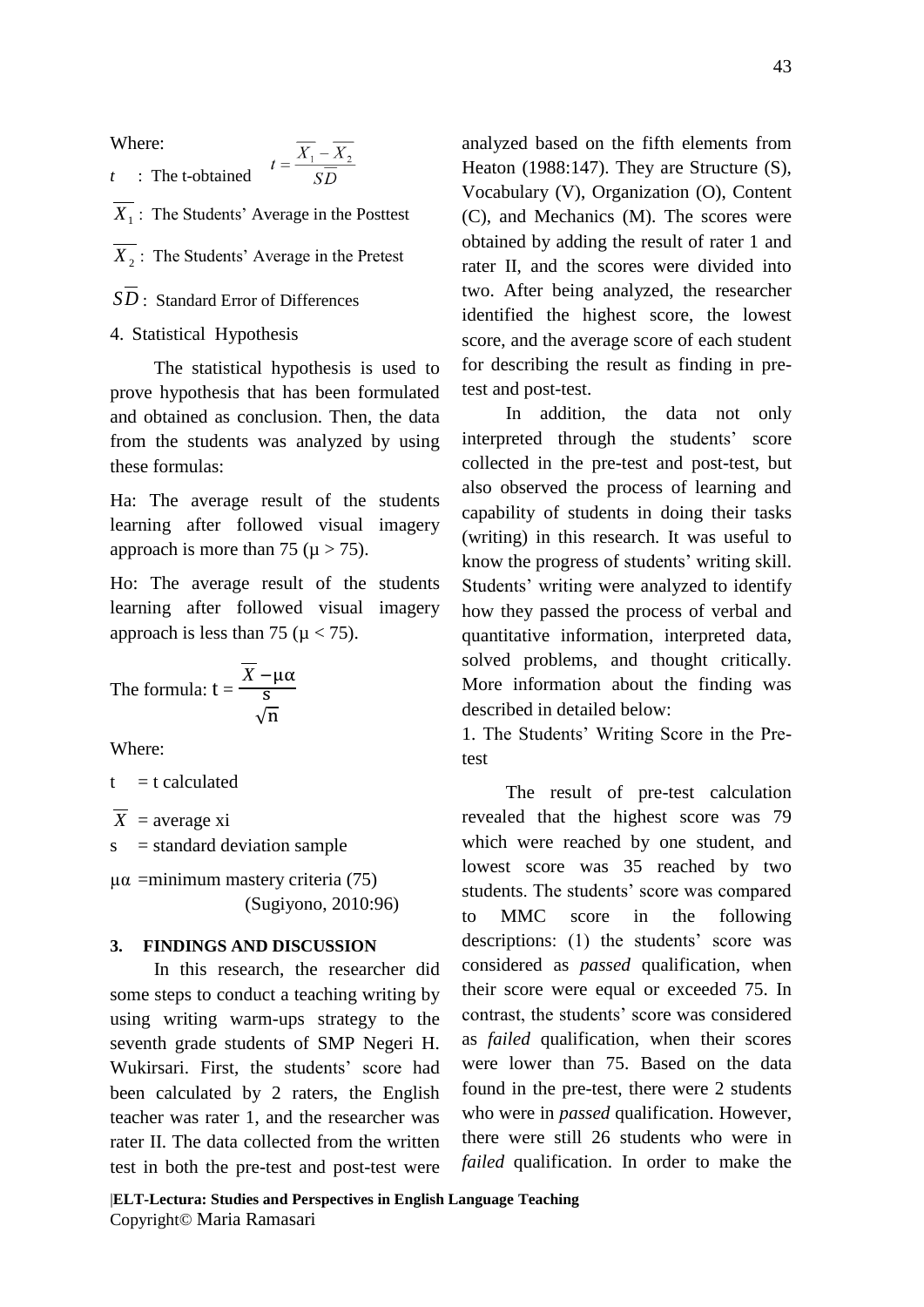students' score well described, the researcher presented them into percentages as in the chart 1 below to show the students' percentage in the pre-test.



Chart 1. The students' score in the Pre-test

It explained that the percentages of the students' writing score in the chart 1, there were 26 students (93%) who were categorized into *failed* qualification as well there were only 2 students (7%) who were categorized into *passed* qualification. In conclusion, the students' average score of writing in the pre-test were still very low (*failed* qualification).

2. The Students' Writing Score in the Post-Test

The test items in the post-test were totally similar to the items given in pre-test. Before the students got the test, they were introduced about writing report text by using writing warm-ups strategy in four times as treatments. Based on the researcher observation, when the students got the posttest, they were enthusiastic and had high motivation. Thus, they were enjoyable in accomplishing the post-test. The researcher evaluated the students' writing skill based on the criteria from Heaton (1988:146). They are: 1) content: the clear content of composition and showing knowledge of subject, 2) organization: fluent expression, integration of paragraph by paragraph, and sentence by sentence, 3) vocabulary: choice and usage appropriate idiom or word, 4)

structure/language used: construction rules of the sentence or appropriate grammatical, 5) mechanic: mastery of spelling, punctuation, capitalization, and paragraphing.

In the post-test, the higher score was 81. It was reached by only one student. The lowest score was 60 that was reached by also only one student. While the average score was 75.10. In the post-test there were 23 students who were categorized into *passed* qualification. However, there were still 5 students who were categorized into *failed* qualification.



Chart 2. The students' score in the Post-test

Based on the percentage of the students' writing score in the chart 2, it explained that there were 23 students (82%) who were categorized into *passed* qualification. In contrast, there were only 5 students (18%) who were categorized into *failed* qualification. As the conclusion, the students' average score of writing in the post-test were very good (*passed* qualification).

The progress of pre-test and post-test result was revealed from the comparison of the students' score. The comparison of the students' score could be seen in the following graph:

|**ELT-Lectura: Studies and Perspectives in English Language Teaching** Copyright© Maria Ramasari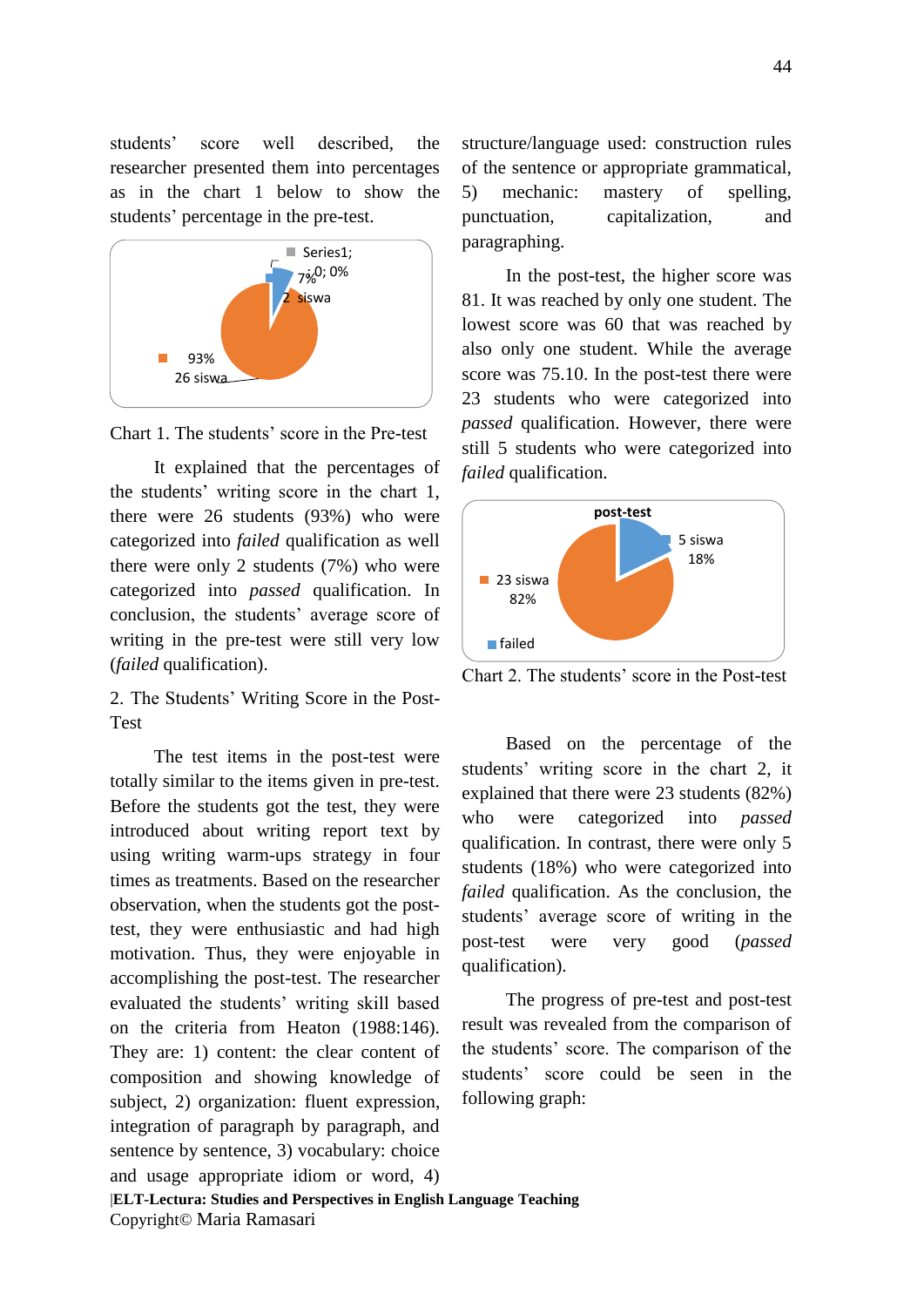

Graph 1. The Comparison of the Students' Score in the Pre-test and Post-test

Based on the research result explained above as findings, the researcher interpreted that an applying of the writing warm-ups strategy in teaching report text to the seventh grade students at SMP Negeri H.Wukirsari was completely effective. It could be seen from the students' average score before and after the treatments given in the pre-test. The students' average score in pre-test was 54.67. It had positive improvement to be 75.10 in the post-test. In the pre-test, the students still provide inadequate development of topic. Besides, the ideas on their compositions were not clearly stated, and there were insufficient supporting details for the main ideas. In terms of content, they still used inappropriate words and limited range of vocabulary to develop their writing in order that the meaning was hardly understood.

In terms of grammar, many of them still made mistakes. But, after the researcher gave the treatments by applying writing warm-ups strategy, the students could minimize their errors; especially they could improve their writing how to express their ideas in writing report text. Furthermore, the mean score in the post-test was 75.10. Based on the average ability, it could be interpreted that their writing was improved and they were easier to express their ideas in writing report text.

The effectiveness of writing warmups strategy in teaching writing: report text to the seventh grade students could be proved from the result of t-test calculation. Based on the result of matched t-test calculation, it was showed that the tobtained was higher than the  $t_{table}$ . The  $t_{obtained}$  was 3.88, while the  $t_{table}$  in the significant level 5% was 1.701. It meant that the null hypothesis (Ho) was rejected and automatically the alternative hypothesis (Ha) was accepted. This indicated that it was significantly effective to apply the writing warm-ups strategy for students in teaching writing: report text.

Based on the data found through this research, the researcher states that the advantages of writing warm-ups strategy were: the students had high motivation in enhancing their English skills. This could be proved from the fact (result of data analysis) that the students appeared to be interested, enthusiastic, and were challenged in learning. As a result, the student activeness in learning increased very significantly. According to Bonwell and Eison (1991:2) stated that active learning is any class activity that involves students in doing things and thinking about the things they are doing, so that active learning activities may help the students to increase their skills. Besides, the students who were frequently experience active learning in their classes may also had more time available for participation in learning process, because they felt fun. They were able to spend less time on course preparation and researching for examinations. In addition, active learning activities might directly influence social integration with their classmates.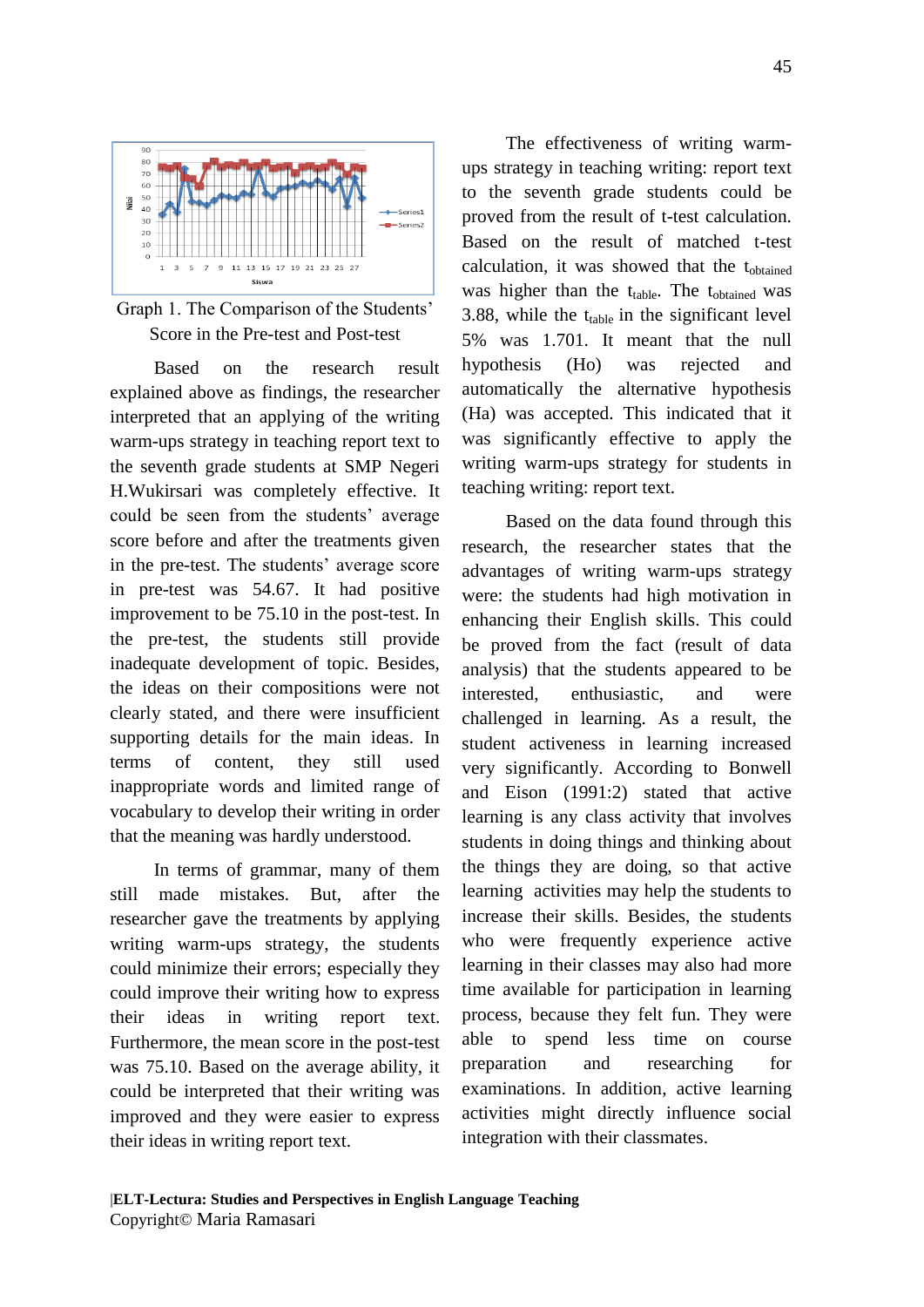In addition, specificly the student's writing skill seemed to be increasing, because the students enjoyed in learning English as they found the advantages of writing warm-ups strategy in teaching and learning process. When they posted their writing skill, and they got writing warm-ups strategy from each other. They were more interested because this activity was fun. So, the researcher would like to state that teaching writing by applying writing warmups strategy could give improvement on students' writing skill.

In this research, there were some factors which influenced the students' score, so the students' score in post-test higher than the students' score in pre-test: According to Wood and Tinajer in Calhoun (1999:26):

- 1. The model emphasizes grammar, mechanics, phonics, and usage of standard rules in English, while enabling the second/foreign language of learners to begin the new learning in their first language.
- 2. Pictures/charts/tables provide simulation for the concrete referents in memorizing or mastering new words, phrases, and sentences.
- 3. The students who are using pictures, related to content material of a research, they fell a part of the classroom activities and can participate too.
- 4. Key content of words in are heard and pronounced correctly numerous times.
- 5. Second/foreign language of learners the English equivalent to the words.
- 6. The picture word chart serves as an immediate reference to enable students to add these words to their vocabulary sight vocabulary. The teacher can

choose to emphasize almost any sound and symbol relationship.

- 7. Students are assisted in learning the patterns and relationships of the English language, enabling them to apply any this learning to newly encountered words.
- 8. Students hear and see words spelled correctly and participate in the correct spelling and writing.

The result of Matched t-test calculation described that the tobtained was much higher than the  $t_{table}$ . The  $t_{obtained}$  was 3.88, while the  $t_{table}$  in the significant level 5% was 1.701. It concluded that the null hypothesis (Ho) was rejected, while the alternative hypothesis (Ha) was accepted. This proved the effectiveness of writing warm-ups strategy in teaching writing.

## **4. CONCLUSION**

Based on the line of findings and discussion on previous explanations, the researcher took a conclusion that it was significantly effective to teach writing for report text by applying writing warm-ups strategy to the seventh grade students at SMP Negeri H. Wukirsari. It surely could be proven by the difference between the two means of scores both in the pre-test and in post-test result. The students' average score in the pre-test was 54.67. Meanwhile, the students' average score in the post-test is 75.10. It showed that there was significant difference between the students' achievement in writing after they were taught by applying writing warm-ups strategy. The different of score in the pretest and post-test was found through the Matched t-test. The researcher claimed that the alternative hypothesis (Ha) of this